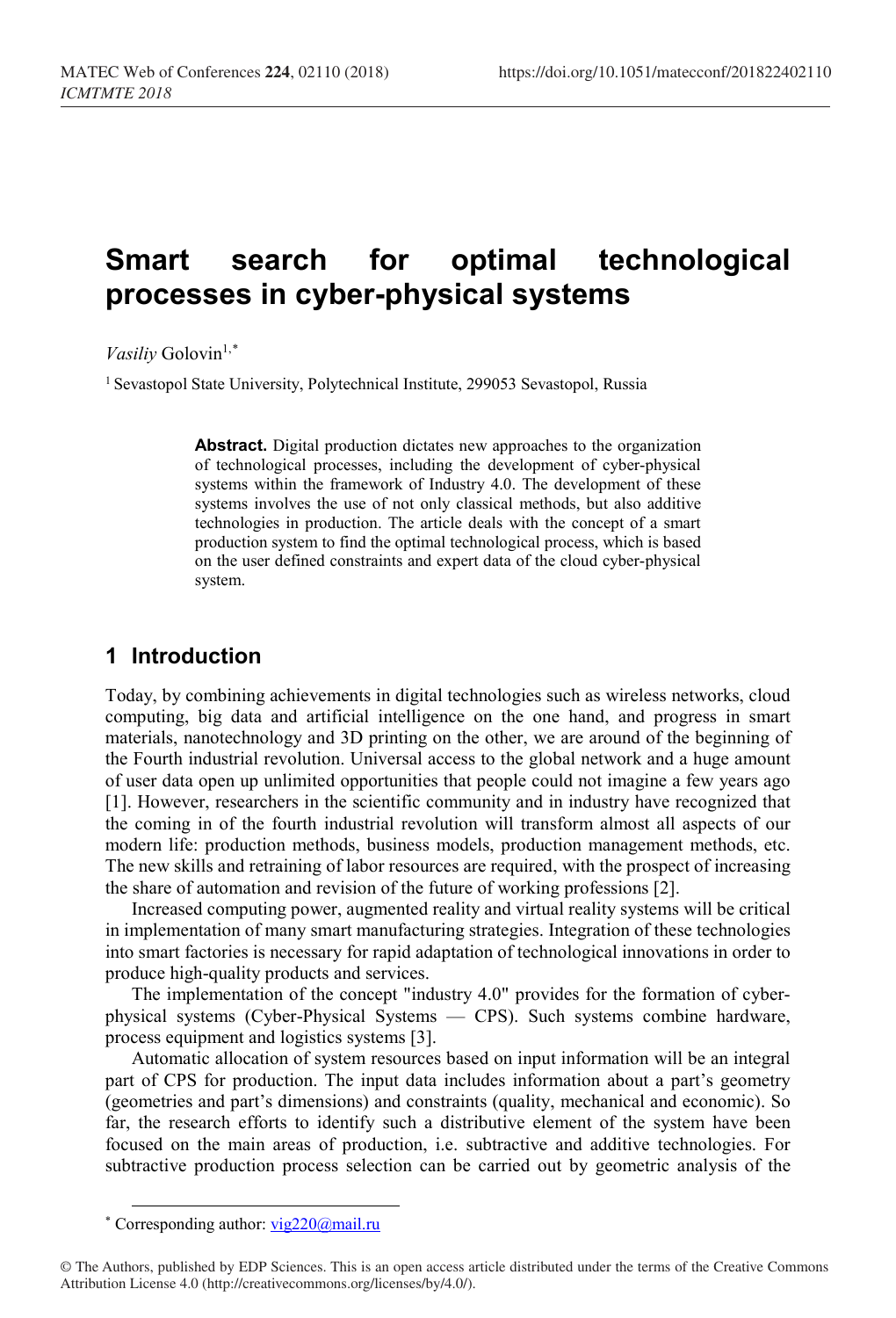elements and the subsequent comparison of these elements with the corresponding processing processes [4]. For additive manufacturing, process selection can be made based on material selection, part size and construction quality [5]. This difference in process selection criteria makes it difficult to create and integrate a universal logic distributor into a dynamic and autonomous CPS.

The purpose of this article is to describe the algorithm for finding the optimal production process, which is based on the constraint satisfaction problem (CSP). In particular, the task of selecting a production process in CPS is to find a sequence of technological processes that meet the specified restrictions, which describes the cost and quality of the product (set by the user), and is based on the capabilities of the CPS itself [6]. Since the number of processes and process combinations in CPS is limited, programming in constraints is ideal for handling the task.

#### **2 Smart process selector**

The implementation of such smart process selector (SPS) will be based on close interaction between the user and the CPS. The following algorithm is proposed: transformation of primary information (a part's geometry) into the space of solutions of possible combinations of production processes; application of user-defined constraints to reduce the created space of solutions based on local deductions.

Thus, the user determines the primary information about the product in the form of its 3D-model, as well as the permissible ranges in quality, mechanical properties and cost. This information is then passed to the CPS, which recognizes the geometry elements and creates a list of possible process options that are required to produce the part. Finally, in order to reduce the number of options in the list, expert knowledge of optimal technological processes and predefined ranges of restrictions are applied in order to form a final list that meets the requirements of both the user and the CPS.

The CSP problem consists of a set of variables  $V = \{x_1, ..., x_n\}$ , a set of domains of  $D_i$ values for each variable *xi*, and a set of constraints and relations. Each value domain is a finite set of values that the corresponding variable can take. The state of the task is determined by assigning values to some or all of these variables  ${X_i = V_i, X_j = V_j, ...}$ . An assignment that does not violate any restrictions is valid. A complete assignment is one in which each variable participates, and the solution of the CSP problem is a complete assignment that satisfies all the constraints.

Application of the CSP problem for implementation of SPS is shown on fig 1. First, partial information is generated in the form of a space of possible solutions of technological process sequences based on the input geometric information. Then, the user's limitations (material, build quality, value, etc.) are imposed on this solution space. And, finally, the search for a list of technological process options using expert knowledge about the capabilities of the system is conducted.

Before you can find solutions that satisfy the constraints, you must define the initial task and the search space. The initial task is determined by the user-defined geometric information in the form of a 3D model and a complete list of all production processes available in CPS, grouped by classes (additive, subtractive, deformation, etc.).

Very complex methods of analysis of the geometry for selection of subtractive manufacturing processes already exist, and the methods are able to recognize the signs, the generation of the tool's path on the basis of the recognized signs [6], the analysis of dimensions, tolerance analysis, etc [4]. Similar methods of analysis exist for the selection of additive [5] and deformation processes as well. A list of possible sequences of production process classes can be generated based on the available equipment in the CPS.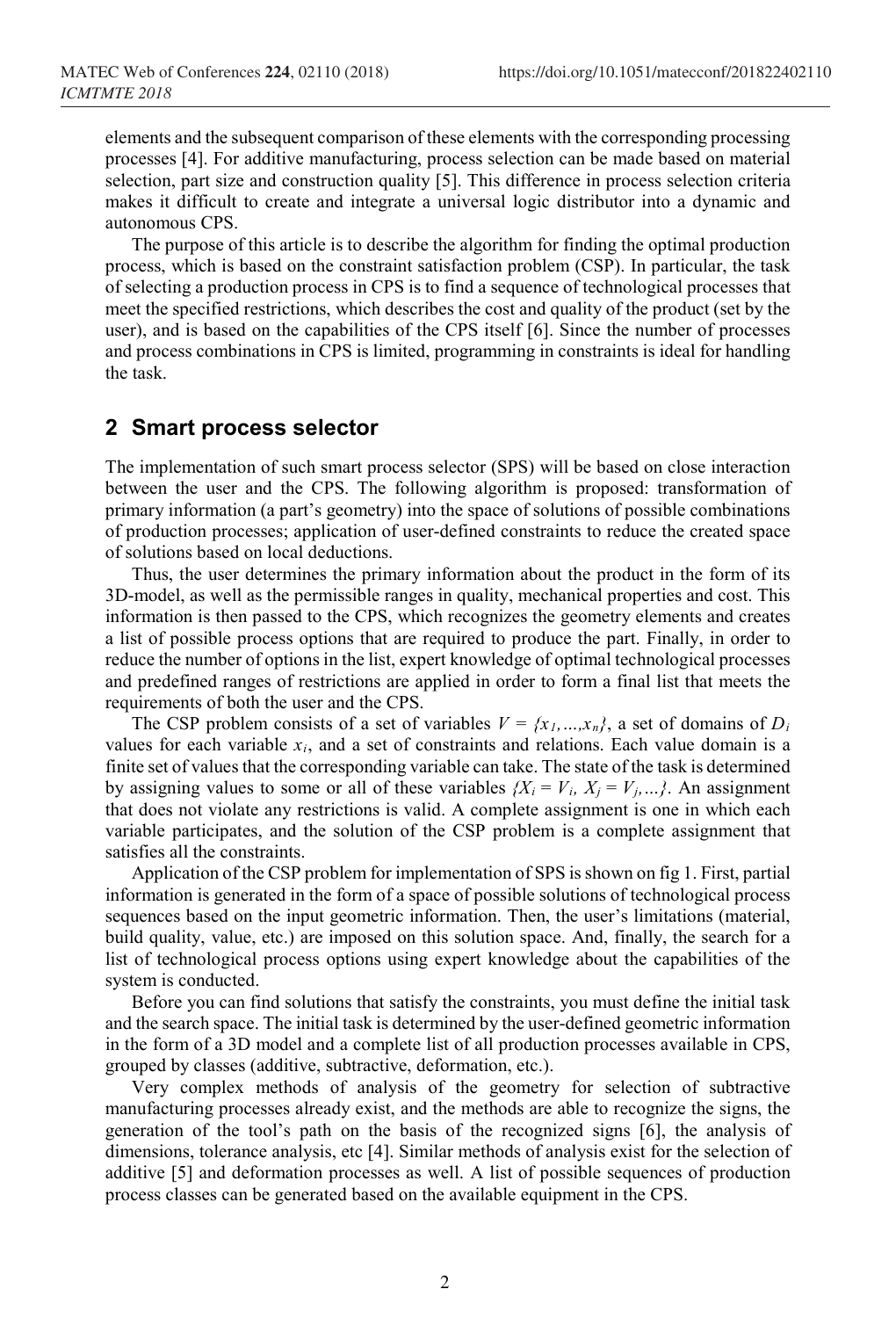

**Fig. 1.** Constraint satisfaction problem for smart manufacturing.

In the example shown on fig. 2, the initial geometry analysis shows a combination of extrusion and mechanical removal technologies. The solution space of a sequence of processes is generated by selecting the raw material (powder, preform or sheet material), and then defining the physical processes necessary for the production of the geometry with the use of selected raw materials. After this sequence of high-level processes have been identified, the processes within the specific categories are selected from the available CPS.

Taking into consideration the solution space of all the individual process sequences that fall into each of the above process groups, user specifications (qualitative, mechanical, or economic) can later be used as distributors to limit the solution space with local deductions. This requires a quantitative assessment of each option using the criteria specified in table 1. After having the quantitative assessment of all processes, the user can specify a range with a maximum and minimum value for each of the criteria.

| Qualitative | Roughness, tolerances, etc.                                          |
|-------------|----------------------------------------------------------------------|
| Mechanical  | Strength of the material, residual<br>stresses, etc.                 |
| Economic    | Productivity,<br>of<br>percentage<br>material usage, tool cost, etc. |

**Table 1.** Criteria for the evaluation of flowsheet options.

Thus, the search spaces for possible processes can be narrowed by eliminating processes that are outside the user-defined range. In this case, user specifications act as distributors that limit the range in the solution space to local deductions, which is a classical problem of logical constraint programming. Such a constraint propagation system can be implemented for production processes by using similar methods based on artificial intelligence that already exist for parametric frameworks in CAD systems.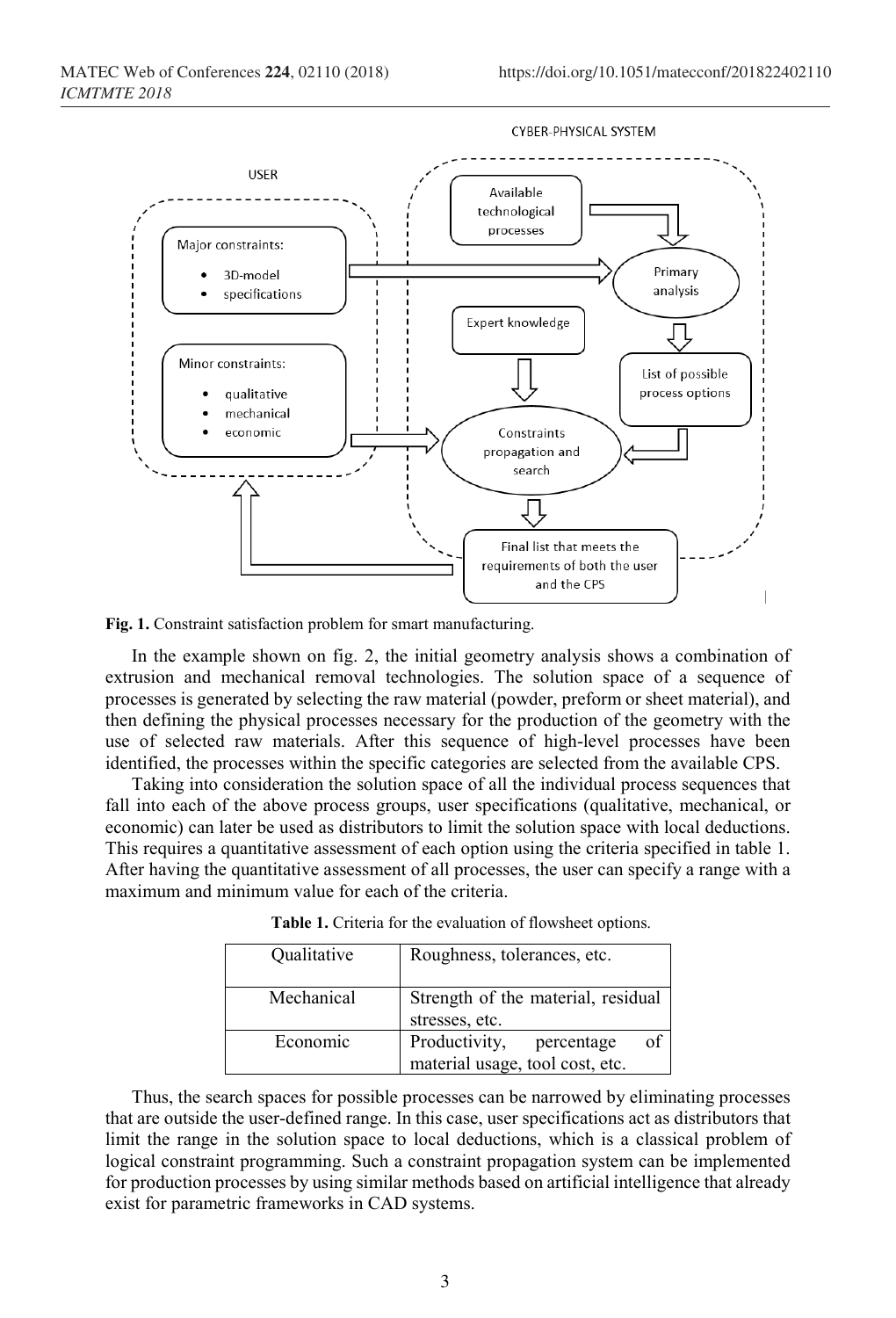

**Fig. 2.** Search for the solution space of the process sequence in the SPS.

The final step in the process selection process is to find the space of all processes that are included in the user-defined ranges of performance criteria to determine the optimal solution for the CPS. At this stage, expert knowledge about CPS, i.e. system-specific information obtained from big data analysis, cost analysis and system constraints that are in the cloud [7], can be used to compile a definitive list of process sequences. In CPS, data for Analytics can be obtained using data collection tools in production processes or directly from other CPS systems [3]. Data on material properties such as porosity, cooling rate, residual stresses, etc., which are difficult to measure directly, can be obtained using numerical simulation methods [6]. Using this data, you can identify models that can detect patterns in process selection for similar geometries that are required to finally find the optimal sequence of the process. Economic information about CPS (operating costs, depreciation, the technological process, etc.), can also be used to select the optimal sequence of processes. A detailed study of increase the speed of production for the group of additive, subtractive and deformation processes showed that it is necessary to take into account such constraints as rigidity of the machine, the acceleration of the actuator, heat transfer and flow of fluids [3]. Finally, restrictions on the CPS itself, such as the physical location of machines, weight and size limits for each production process, machine capabilities, etc., should also be taken into account when looking for the optimal process.

## **3 Conclusions**

In the development of cyber-physical systems, particularly Industry 4.0, there is a growing need to define a methodology for intelligent process selection for production systems. This article presents the concept of implementing a smart process selector based on satisfying the limitations laid down at the user level and knowledge about the system itself. In the future, this concept will help to create a cloud-based intelligent manufacturing system with high added value.